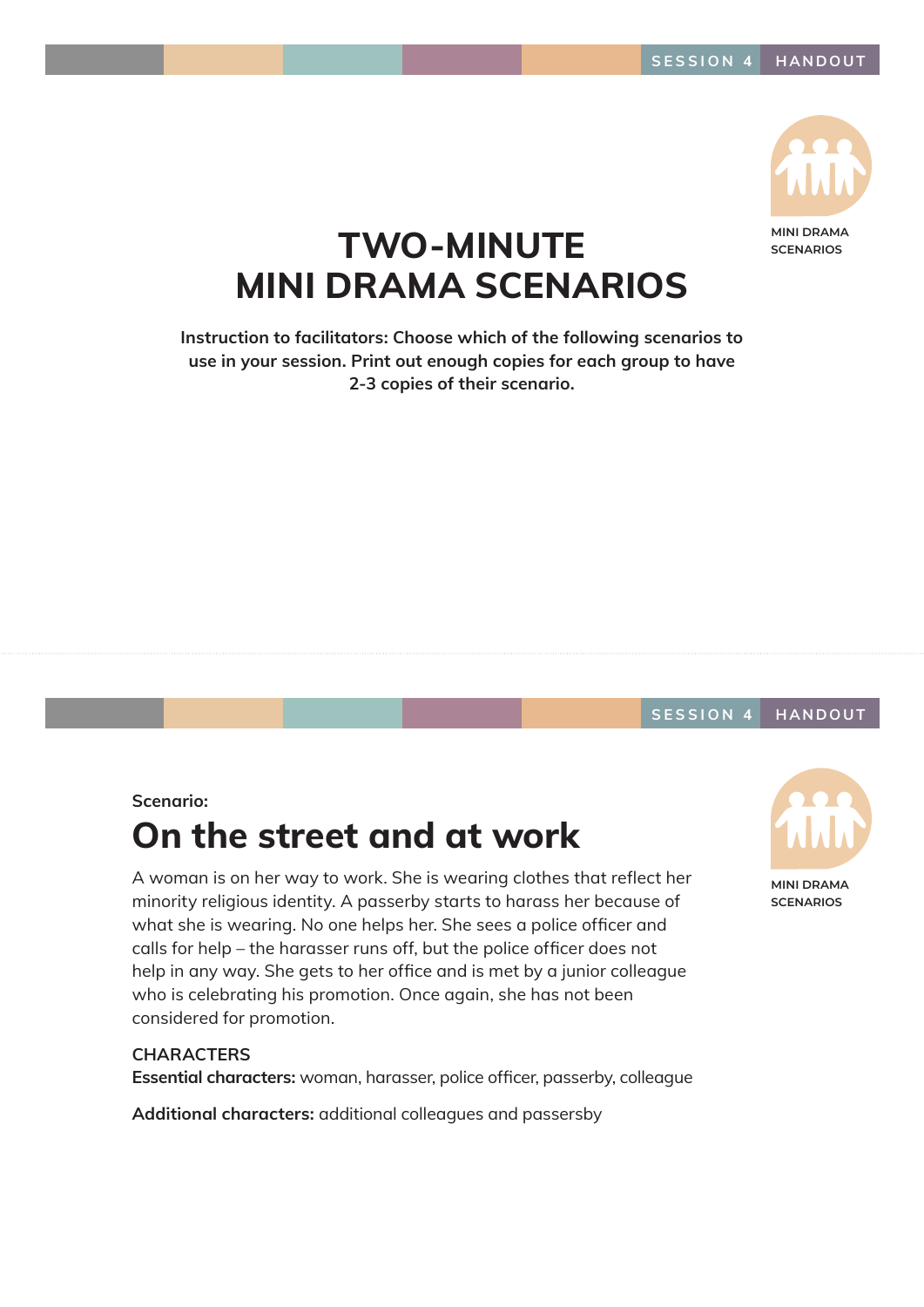### Scenario: Places of worship

A religious minority group has bought a piece of land and has received permission from the authorities to build a place of worship. They start building, but the building site is regularly vandalised. They contact the police and the local authorities, who claim to be able to do nothing about it. They finally get the place built, but every time people go there to worship, they face harassment and heckling from members of the majority group.

#### **CHARACTERS**

Essential characters: two minority group members, police officer, local authority representative, two majority group members

Additional characters: additional minority and majority group members



**SCENARIOS**

#### SESSION 4 HANDOUT

#### Scenario:

# FORB in school

A 12 year old boy from a minority community goes to a government run primary school, and today is a normal school day. The day begins with prayers in the majority religious tradition, in which he is required to take part. After the prayers, he goes to a history lesson where the teacher reads from a textbook that speaks about the boy's minority religious community in derogatory terms. In the break after the lesson, his classmates bully him because of his religious identity and exclude him from their games.

#### **CHARACTERS**

Essential characters: boy, a teacher to hold prayers/the history lesson, two classmates

Additional characters: additional teachers and classmates



**SCENARIOS**